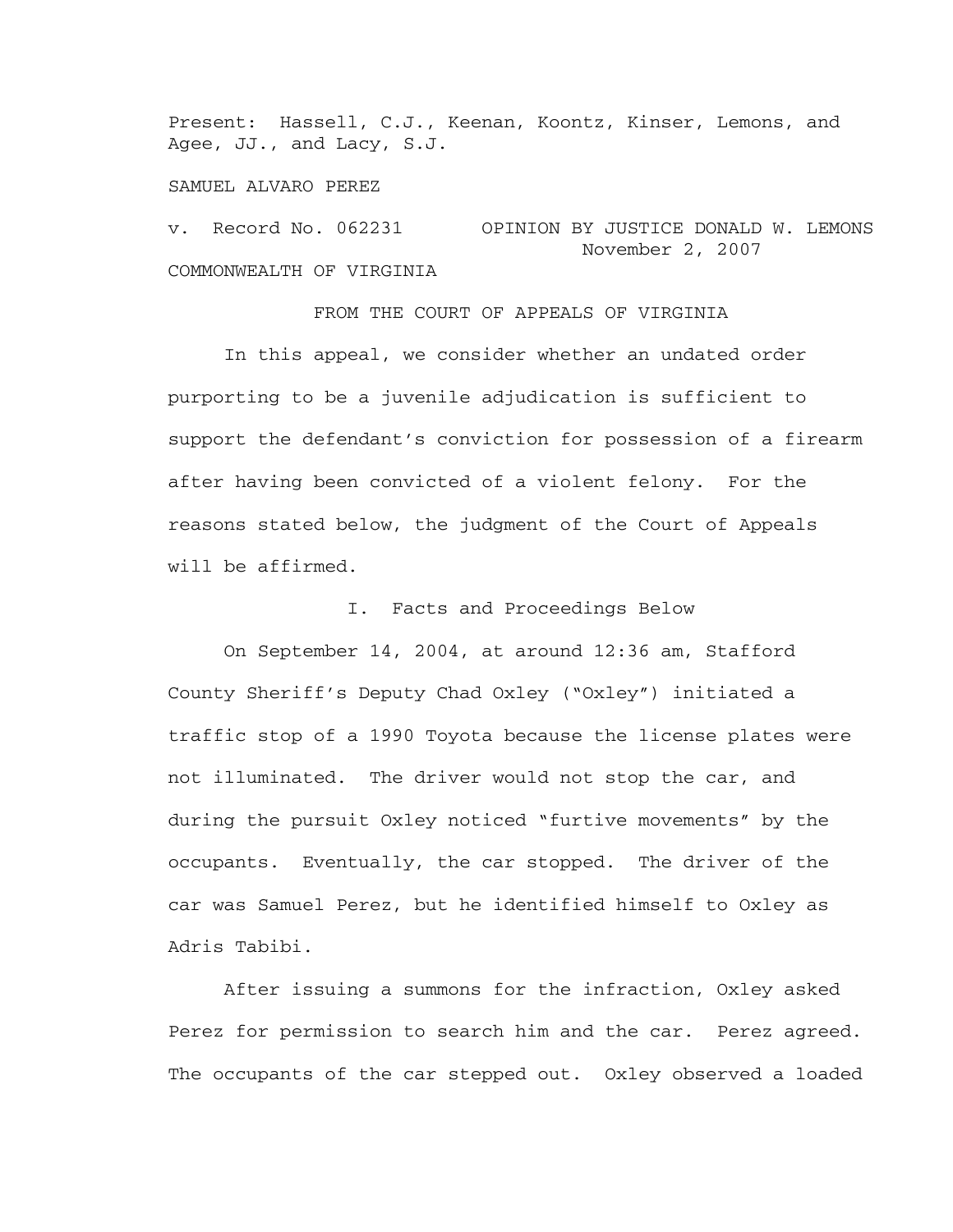revolver under the driver's seat, with the barrel facing forward and the handle facing towards the rear of the car.

 Upon completion of a criminal history check on "Adris Tabibi," Oxley determined that Tabibi had three prior felony convictions. Based on that information, Oxley arrested Perez for possession of a firearm by a convicted felon. Later, while under oath before a magistrate, Perez admitted that his name was Samuel Perez, not Adris Tabibi.

 Upon determining that Perez had prior adjudications in the juvenile court for offenses that would have been felonies if he had been an adult, Perez was charged with, among other things, possession of a concealed weapon after having been convicted of a felony and possession of a firearm after having been convicted of a felony, in violation of Code § 18.2-308.2. At trial in the Circuit Court of Stafford County on March 3, 2005, the Commonwealth introduced into evidence two petitions from the "Woodbridge Juvenile and Domestic Relations District Court, $^{\prime\prime}{}^1$  and a disposition order entered by the Fairfax County Juvenile and Domestic Relations District Court. $^2$  The record

<sup>1</sup>  $1$  The parties agree that no such court exists, and that the petitions were filed in the Prince William County Juvenile and Domestic Relations District Court. Furthermore, Perez does not attach any legal significance to the misnomer.

 $^2$  Apparently, after adjudication, the disposition of the charges was transferred to the Fairfax County Juvenile and Domestic Relations District Court. Such a transfer is authorized by Code  $\S$  16.1-243(B)(1).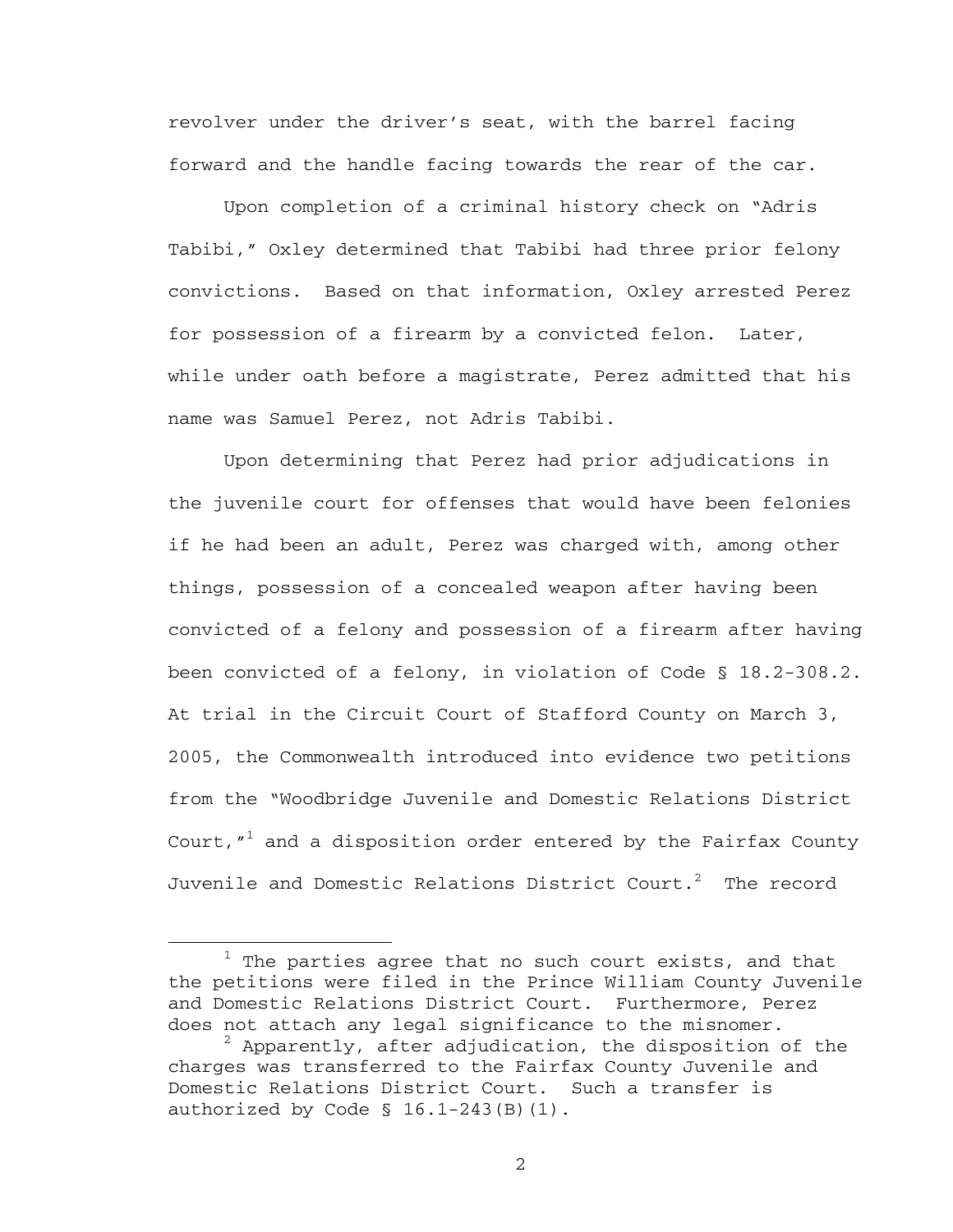from the trial court indicates that all three documents were admitted into evidence.

 The petitions charged Perez with grand larceny and burglary on June 4, 2001. Both petitions read that the child's name is "Perez, Samuel A." and that his date of birth is "11/07/85." His age at the time of offenses is listed as "15 yrs." The petition charging burglary lists two different case numbers: "74509-03-00" and "JJ305461-12-01." The petition charging larceny also lists two different case numbers: "074509-02-00" and "JJ305461-11-01."

 The disposition order shows the defendant's name as "Samuel A. Perez." It lists the type of case as "felony." The findings of the court read "child has been found guilty of 2 counts – B&E + Larceny." The court orders that "child be committed to D.J.J." The order has the case number "074509- 02-00" crossed out. Written above that, not crossed out, is the case number "JJ305461 11-01" with "12-01" written directly under "11-01." The order is signed by the judge, but the line for "Date" is blank.

Based in part on this evidence, the jury found Perez guilty of "carrying a concealed weapon after having been convicted of a violent felony" and "possessing or transporting a firearm after having been convicted of a violent felony." On appeal, the Court of Appeals affirmed in part and reversed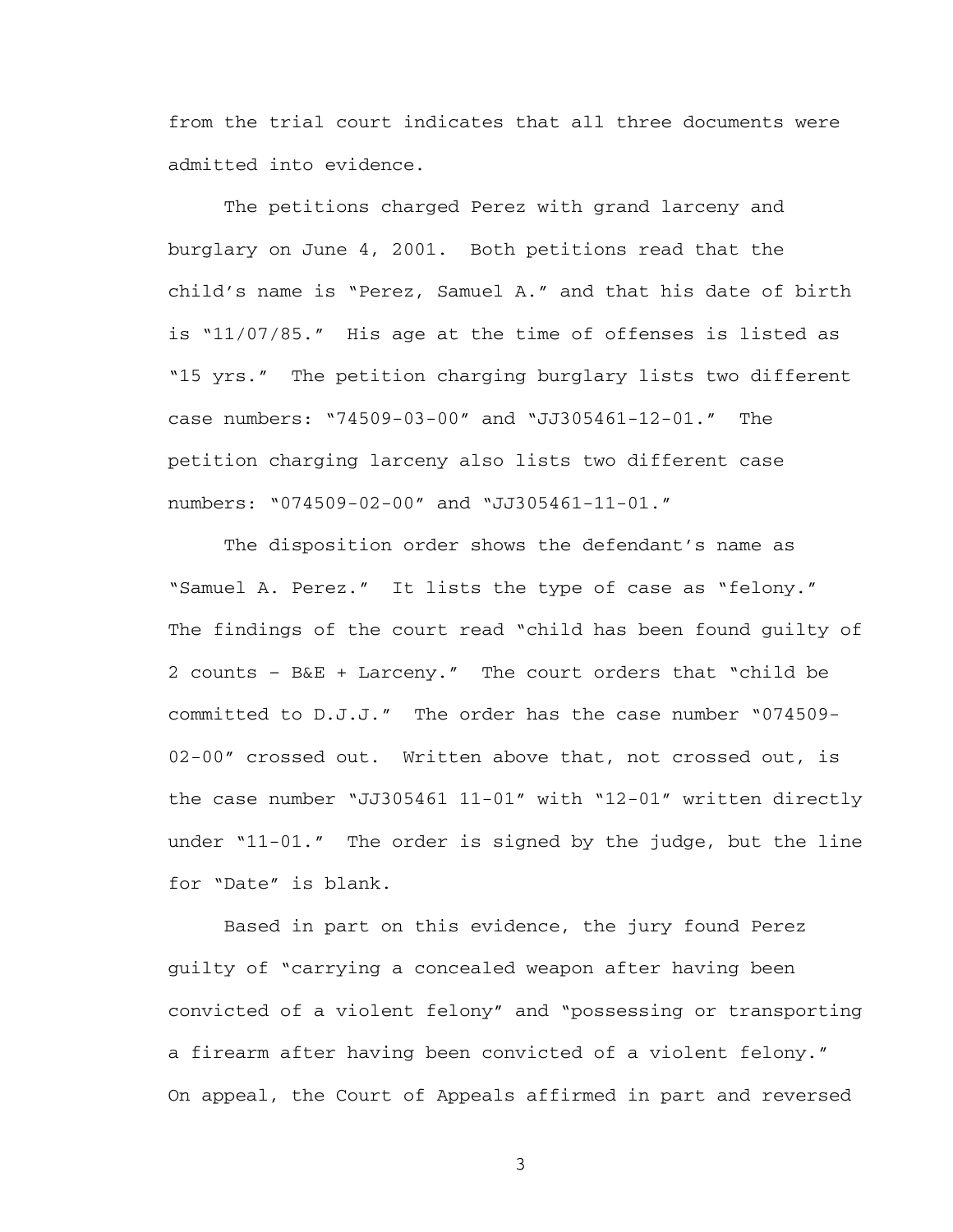in part, finding that Perez's convictions for possession of a firearm and possession of a concealed weapon were predicated on the same act, and that the convictions violated the Double Jeopardy Clause of the Fifth Amendment. The Court of Appeals held by order dated October 3, 2006:

> For reasons stated in writing and filed with the record, the Court is of opinion that there is error in part in the judgment appealed from. As the Commonwealth concedes the dual convictions violate the Double Jeopardy Clause of the Fifth Amendment, one of appellant's two convictions for possession of a firearm after having been convicted of a felony is reversed, the indictment with regard thereto is dismissed, and this matter is remanded to the trial court to modify its sentencing order accordingly.

Appellant's remaining conviction of possession of a firearm after having been convicted of a felony is affirmed.

The Court of Appeals held that the evidence, including the undated order, was sufficient to establish the fact of Perez's prior convictions. Perez v. Commonwealth, Record No. 1431-05- 4, slip op. at 2-4 (October 3, 2006).

We awarded Perez an appeal upon one assignment of error: "An undated order purporting to be a predicate juvenile adjudication is insufficient to support convictions of felony possession of a firearm and felony possession of a concealed firearm."

## II. Analysis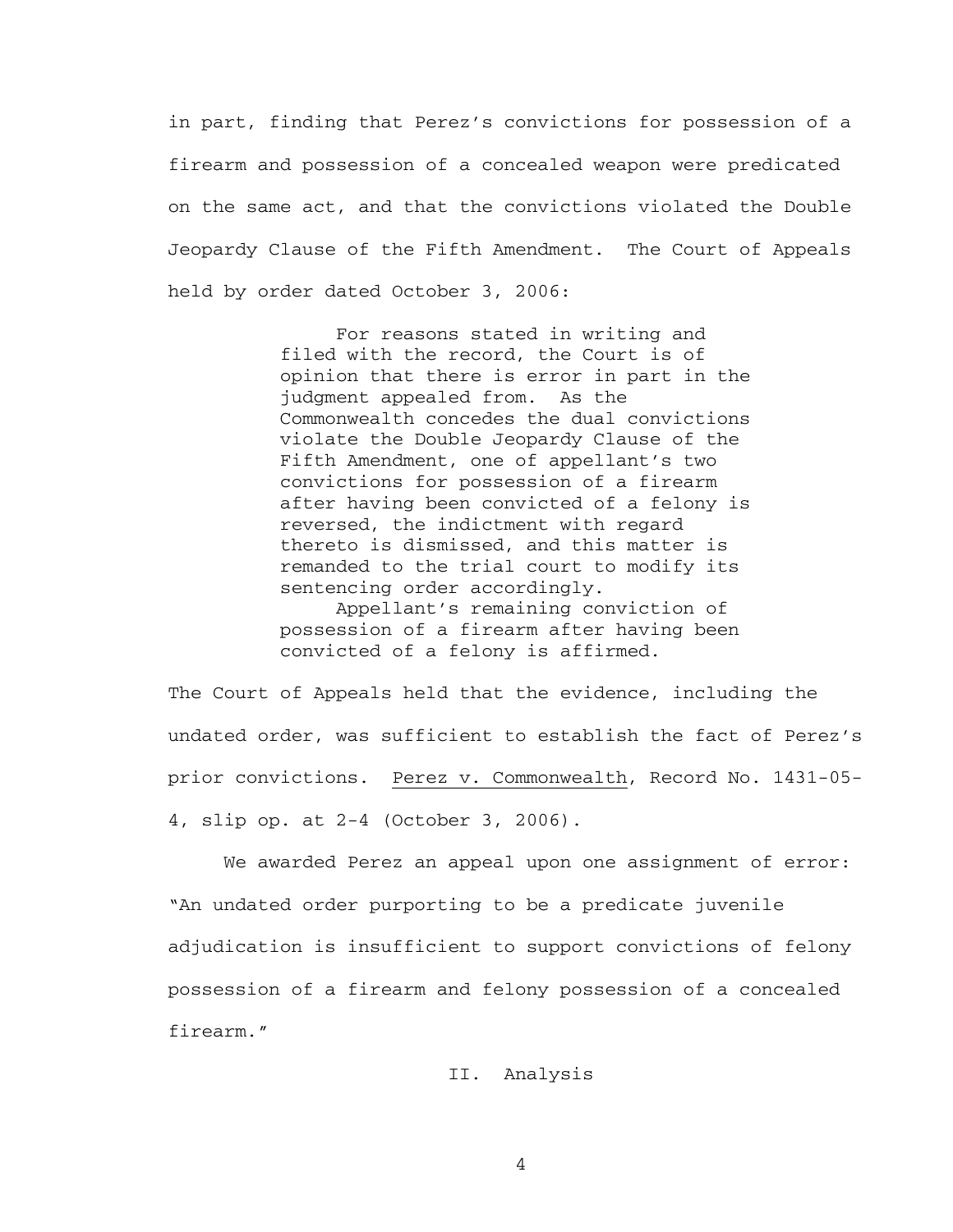The standard of review in this case is well-established:

When analyzing a challenge to the sufficiency of the evidence, this Court reviews the evidence in the light most favorable to the prevailing party at trial and considers any reasonable inferences from the facts proved. The judgment of the trial court will only be reversed upon a showing that it "is plainly wrong or without evidence to support it."

Wilson v. Commonwealth, 272 Va. 19, 27, 630 S.E.2d 326, 330 (2006) (quoting Code § 8.01-680) (internal citation omitted).

 "[W]hen the fact of a prior conviction is an element of a charged offense, the burden is on the Commonwealth to prove that prior conviction beyond a reasonable doubt." Overbey v. Commonwealth, 271 Va. 231, 234, 623 S.E.2d 904, 905 (2006) (quoting Palmer v. Commonwealth, 269 Va. 203, 207, 609 S.E.2d 308, 310 (2005)). Perez argues that the undated order from the Fairfax County Juvenile and Domestic Relations Court was insufficient to prove an element of the offense, namely, Perez's prior conviction for an offense that would be a felony if committed by an adult.

 "A court may not engage in conjecture or surmise in determining the offense for which a defendant was convicted." Palmer, 269 Va. at 207, 609 S.E.2d at 310; Overbey, 271 Va. at 234, 623 S.E.2d at 905. In this case, unlike Palmer or Overbey, the fact finder did not have to engage in conjecture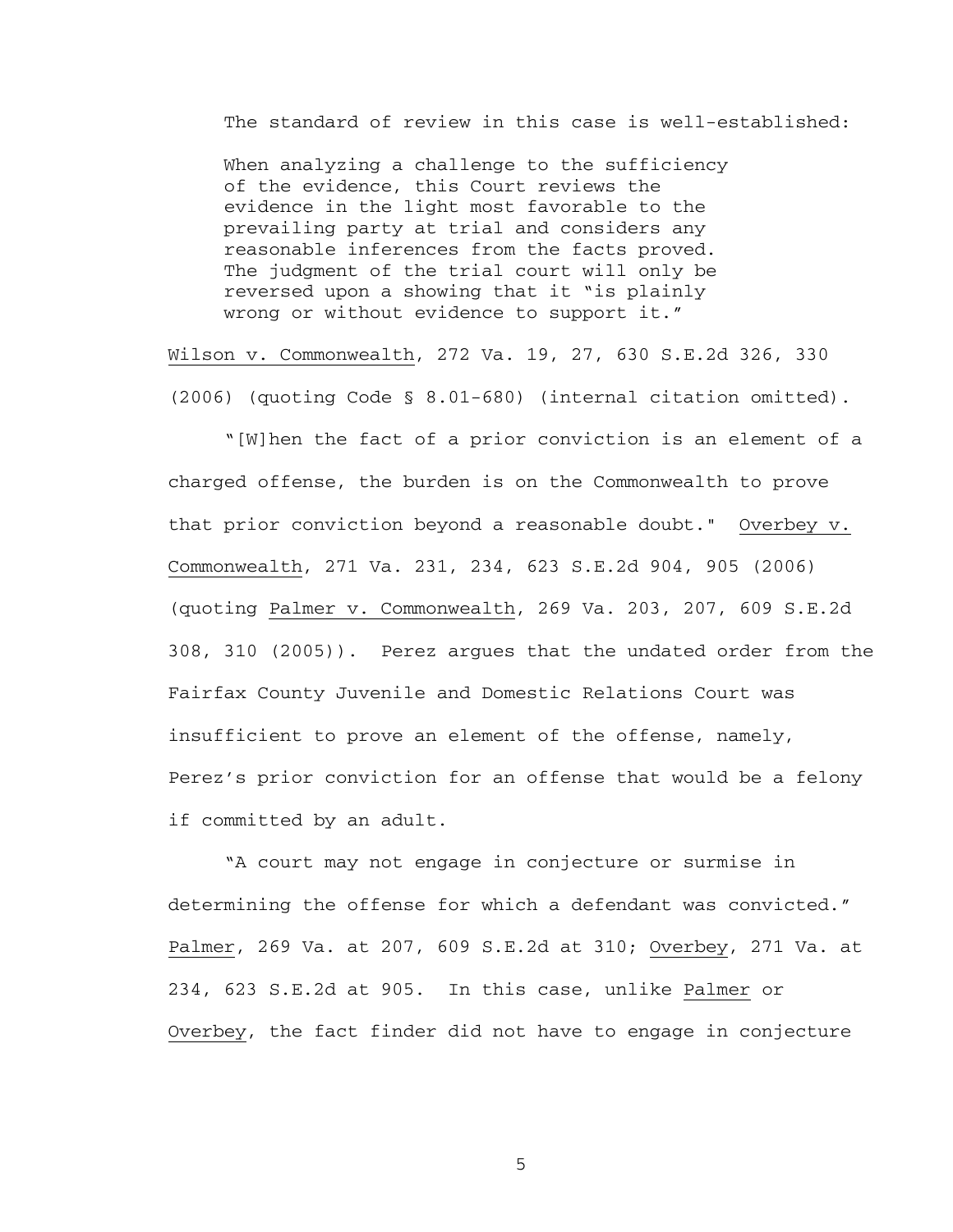or surmise to find the fact of Perez's prior conviction beyond a reasonable doubt.

 In Palmer, as in this case, the defendant was charged with possession of a firearm after having been convicted of a delinquent act as a juvenile that would have been a felony if committed by an adult. Palmer, 269 Va. at 205, 609 S.E.2d at 308. To prove the previous conviction, the Commonwealth presented four petitions and accompanying dispositions from the Halifax County Juvenile and Domestic Relations District Court. Two of the petitions alleged that the defendant committed grand larceny; two alleged that the defendant committed burglary. Id., 609 S.E.2d at 309. The record from the juvenile court did not contain any orders providing an adjudication of the charges, but the "disposition order" entered for each charge ordered Palmer to pay restitution and be committed to jail for twelve months, six of which were suspended. Id. at 206, 609 S.E.2d at 309. The trial court found that based on the disposition order, there was no question that Palmer had been convicted of the delinquent acts charged. The Court of Appeals refused Palmer's petition for appeal. On appeal, we reversed, holding that the notation of a sentence was suggestive of a conviction, but did not establish the fact or nature of the conviction. Id. at 208, 609 S.E.2d at 310. The Commonwealth's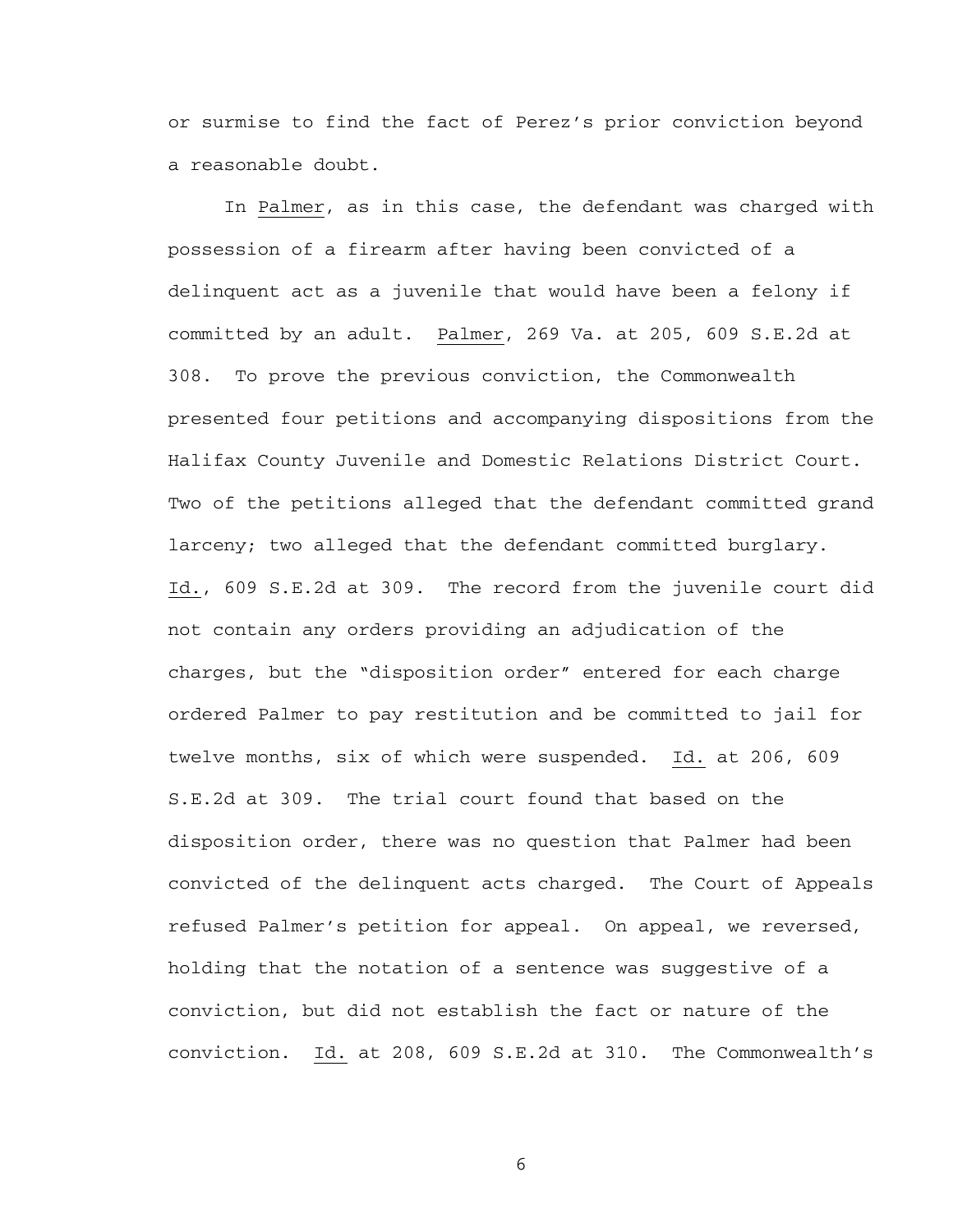evidence was not sufficient to establish the prior felony conviction. Id., 609 S.E.2d at 310-11.

 Similarly, in Overbey, the defendant was charged with possession of a firearm by a convicted felon. Overbey, 271 Va. at 232, 623 S.E.2d at 904. The Commonwealth introduced as evidence a copy of a petition from the Hampton Juvenile and Domestic Relations District Court, with two pages of notes relating to the proceedings in the juvenile court attached. Id. The notes showed that Overbey was charged with burglary and petit larceny. An entry in the notes read "based on the plea of guilty, stipulation & summary of evidence, Ct finds def guilty and refer for PO report." Id. at 233, 623 S.E.2d at 905. This Court held that the language of the entry was ambiguous. The language could be understood to mean that Overbey pled guilty to burglary, petit larceny, or both. The trial court necessarily had to engage in conjecture and surmise to find that he pled guilty to both. Id. at 234, 623 S.E.2d at 905-06. We held, therefore, that the trial court erred in concluding that the Commonwealth proved the element of a prior felony conviction beyond a reasonable doubt. Id., 623 S.E.2d at 906.

 Unlike Palmer and Overbey, the fact finder in this case did not need to engage in conjecture or surmise to find beyond a reasonable doubt that Perez was convicted of a felonious act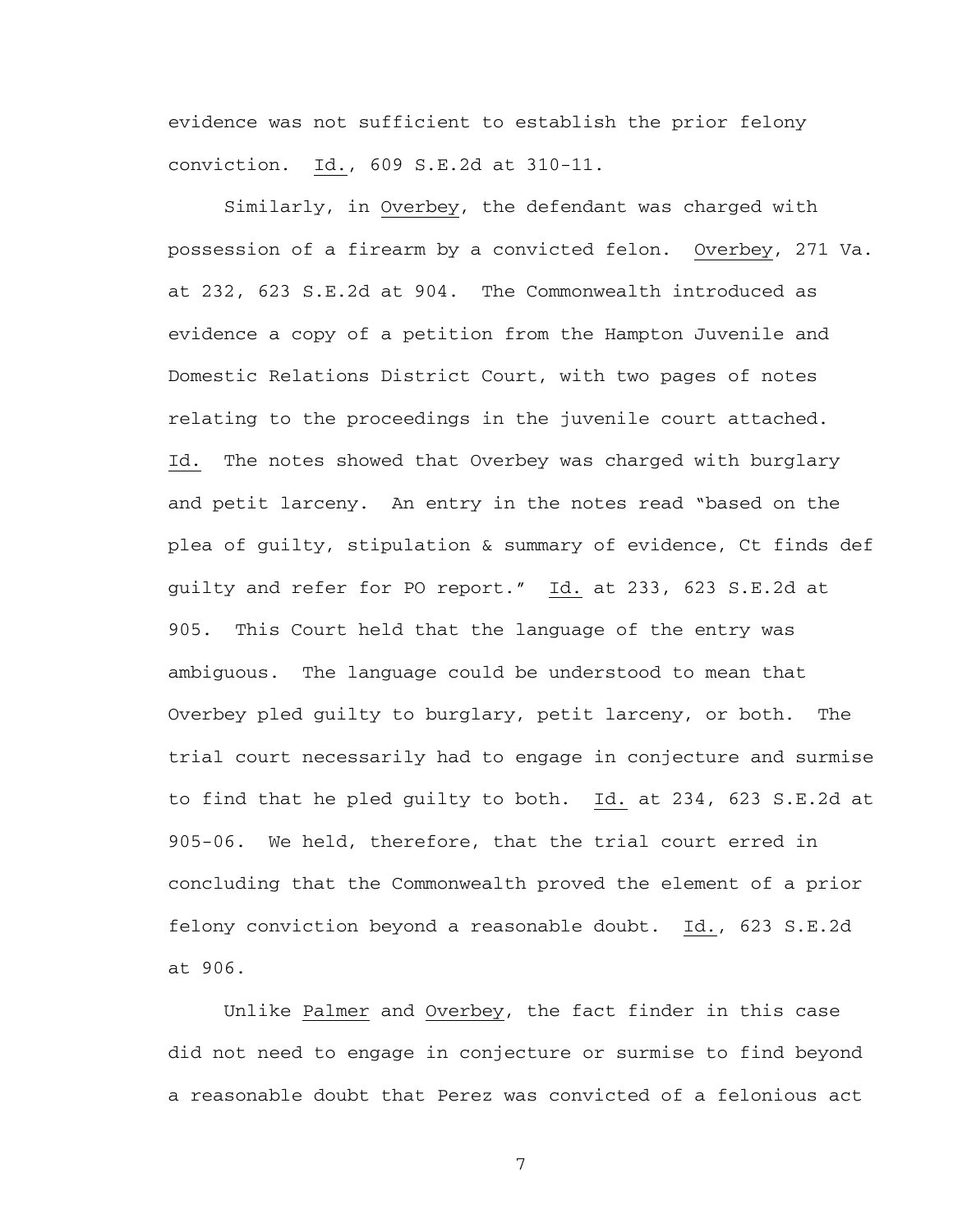prior to September 14, 2004, the date of the possession offense charged. Prior convictions may be proved by any competent evidence. Palmer, 269 Va. at 207, 609 S.E.2d at 310; McBride v. Commonwealth, 24 Va. App. 30, 34, 480 S.E.2d 126, 128 (1997). The two petitions from the juvenile court are adequate proof of the charges. The undated order is adequate proof of conviction of the charges. The case numbers that appear on the petitions and order, as well as the consistent charges and name of the defendant, show that the order is proof of the judgment of conviction in adjudication of the charges in the two petitions. Unlike Palmer and Overbey, the disposition order in this case makes it absolutely clear that a determination of guilt was made for specific offenses. The disposition order states "child has been found guilty of 2 counts – B&E + Larceny."

 Perez's birth date is listed on the two petitions as "11/07/85." The petitions also show that he was 15 years old at the time the burglary and larceny occurred. Additionally, the order by itself shows that Perez was a "child" at the time he was convicted, and that he was committed to "D.J.J." (Department of Juvenile Justice). Under Code § 16.1-228, "child" or "juvenile" means a person less than 18 years of age. A person can be committed to D.J.J. only if he or she is a juvenile eleven years or older. Code § 16.1-278.7. It is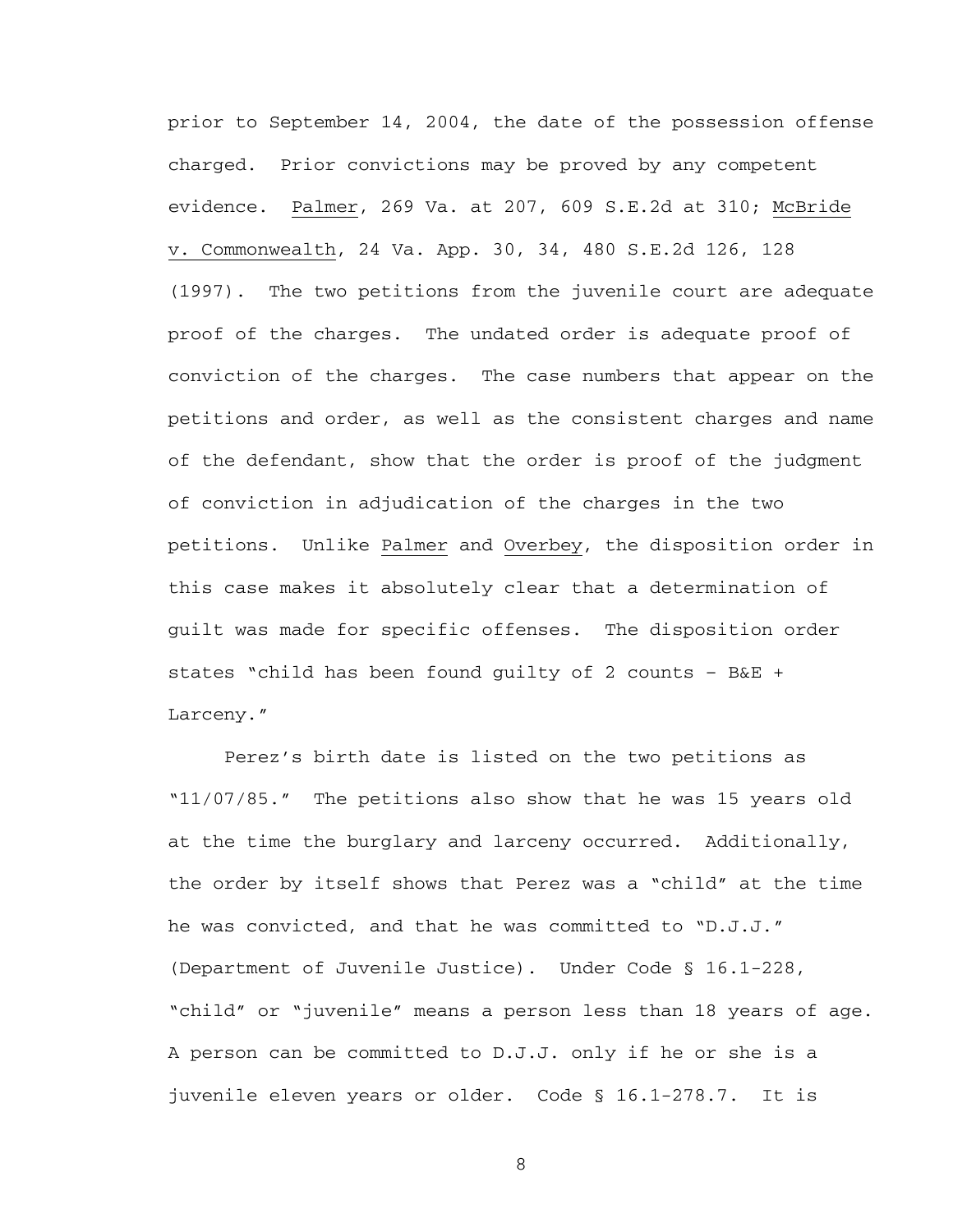therefore clear from the face of the petitions and order that Perez was a child under age 18 when he was convicted for the felonies of breaking and entering and larceny.

 It is undisputed that the possession offense occurred on September 14, 2004. The jury could have reasonably concluded from the evidence presented that Perez was convicted of an act that would have been a felony if committed by an adult, and that his conviction occurred before the date of the incident in question. No conjecture or surmise is required to reach this conclusion. The totality of the Commonwealth's evidence was sufficient to support Perez's conviction of felony possession of a firearm.

## III. Conclusion

The judgment of the Court of Appeals will be affirmed.

Affirmed.

## JUSTICE KOONTZ, dissenting.

 I respectfully dissent. In this case, the Commonwealth had the burden to prove beyond a reasonable doubt that Samuel Alvaro Perez was previously convicted for an offense that would be a felony if committed by an adult in order to convict him of possession of a firearm after having been convicted of a felony. See Overbey v. Commonwealth, 271 Va. 231, 234, 623 S.E.2d 904, 905 (2006). In this context, proof beyond a reasonable doubt of this element of the charged offense is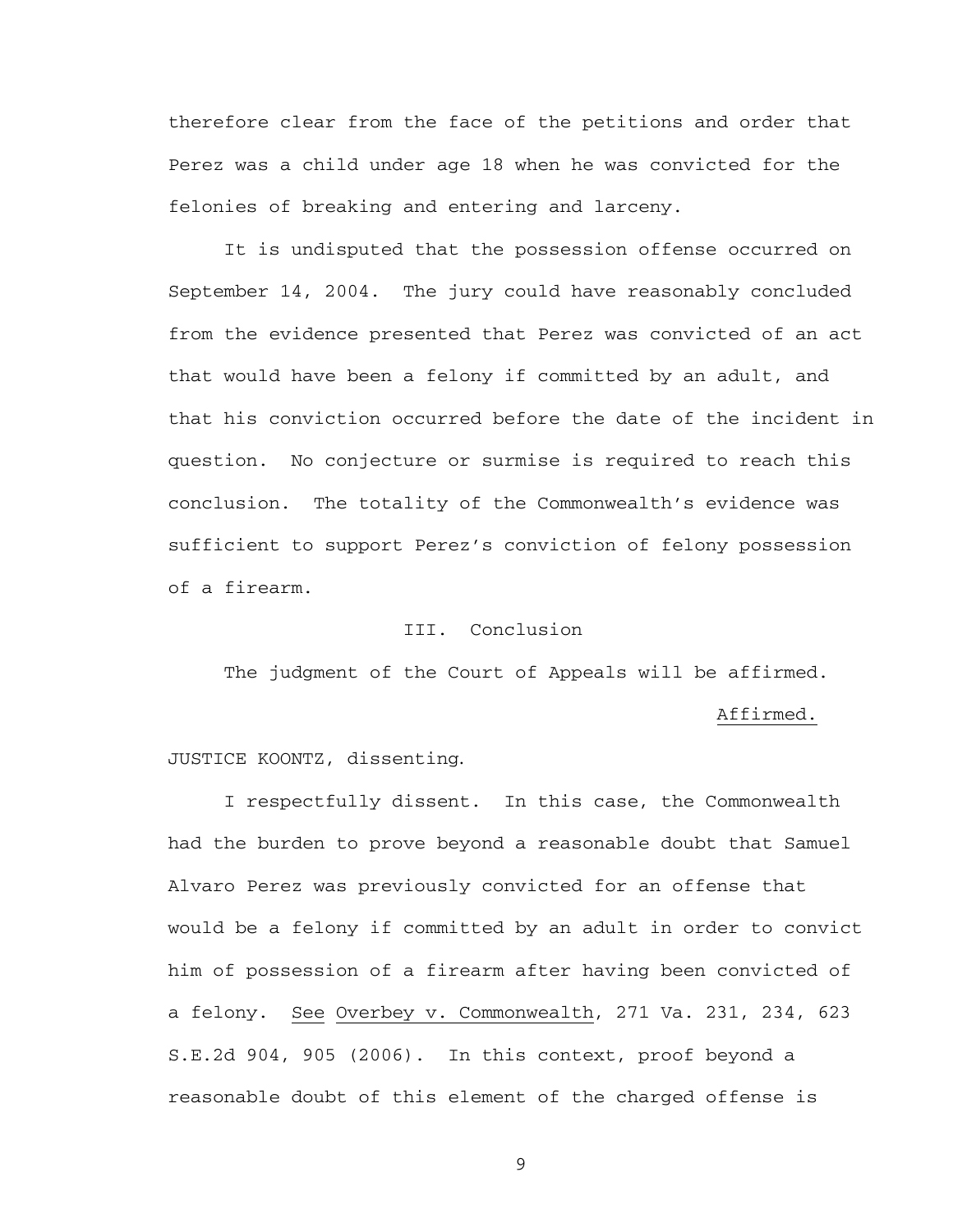entirely inconsistent with the application of conjecture or surmise to determine the sufficiency of the Commonwealth's evidence to meet its burden of proof. See Palmer v. Commonwealth, 269 Va. 203, 207, 609 S.E.2d 308, 310 (2005). In my view, even when the Commonwealth's evidence in support of Perez's alleged prior felony convictions is considered in the light most favorable to the Commonwealth, that evidence is insufficient as a matter of law to support the judgment of the trial court and the judgment of the Court of Appeals affirming that judgment. Code § 8.01-680.

 Initially, it is to be noted that there is no "Woodbridge Juvenile and Domestic Relations District Court" and there was no such court on June 4, 2001, when the two petitions charging Perez with burglary and grand larceny were purportedly filed in that "court." Perhaps these petitions were actually filed in the Prince William County Juvenile and Domestic Relations District Court. Conjecture, surmise, and the apparent agreement by the parties noted by the majority would support that conclusion even though the record evidence before the trial court does not. Perhaps, however, this glaring error was discovered by the appropriate court and the petitions were dismissed. In any event, there is no adjudicatory order regarding those petitions entered by either the "Woodbridge"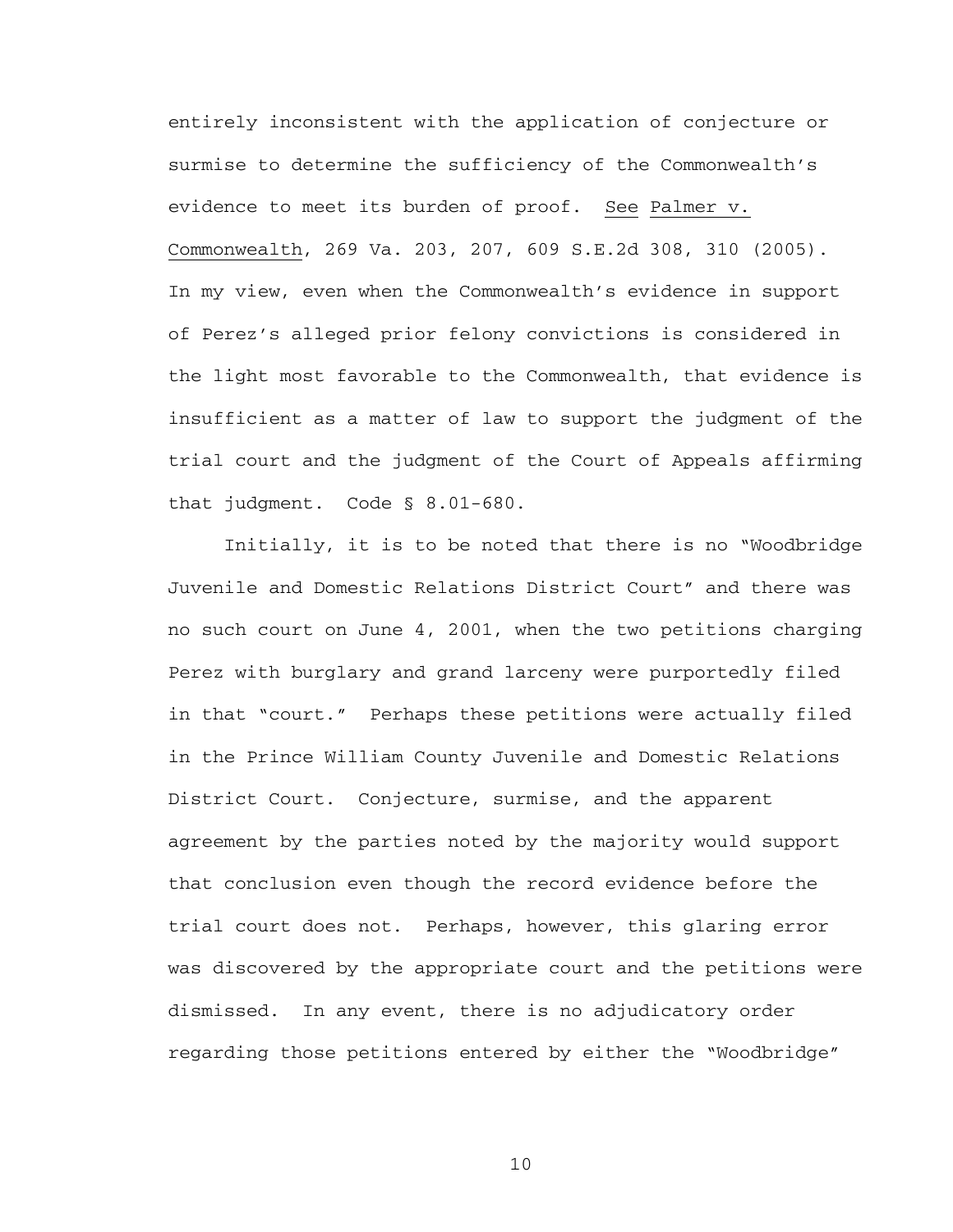court or the Prince William County court in the record. Perhaps such an order was entered; perhaps it was not.

 Nevertheless, without an evidentiary basis, the Commonwealth presented what purports to be a dispositional order entered on some unknown date, because it is not dated, by the Fairfax County Juvenile and Domestic Relations District Court. There is no explanation in the record of the evidence before the trial court for the jurisdiction of this juvenile court in this matter. Assuming that Perez resided in Fairfax County at the time, Code  $\S$  16.1-243(B)(1) would have permitted the transfer of the case to the Fairfax County court "only after adjudication in [the] delinquency proceedings."

Moreover, this purported order does not reflect the basis upon which the Fairfax County court found that "[Perez] has been found guilty of 2 counts - B  $&E +$  larceny." As previously noted, there is no adjudicatory order in the record entered by any juvenile court. Perhaps the "Woodbridge" court or the Prince William County court made such an adjudication. Clearly the defective petitions are not self-executing adjudications of guilt. Perhaps the Fairfax County court upon reflection recognized the defect in the petitions and did not date the dispositional order so that it would not be effective until the matter was considered further and resolved. Without conjecture or surmise, all that can be reasonably gleaned from